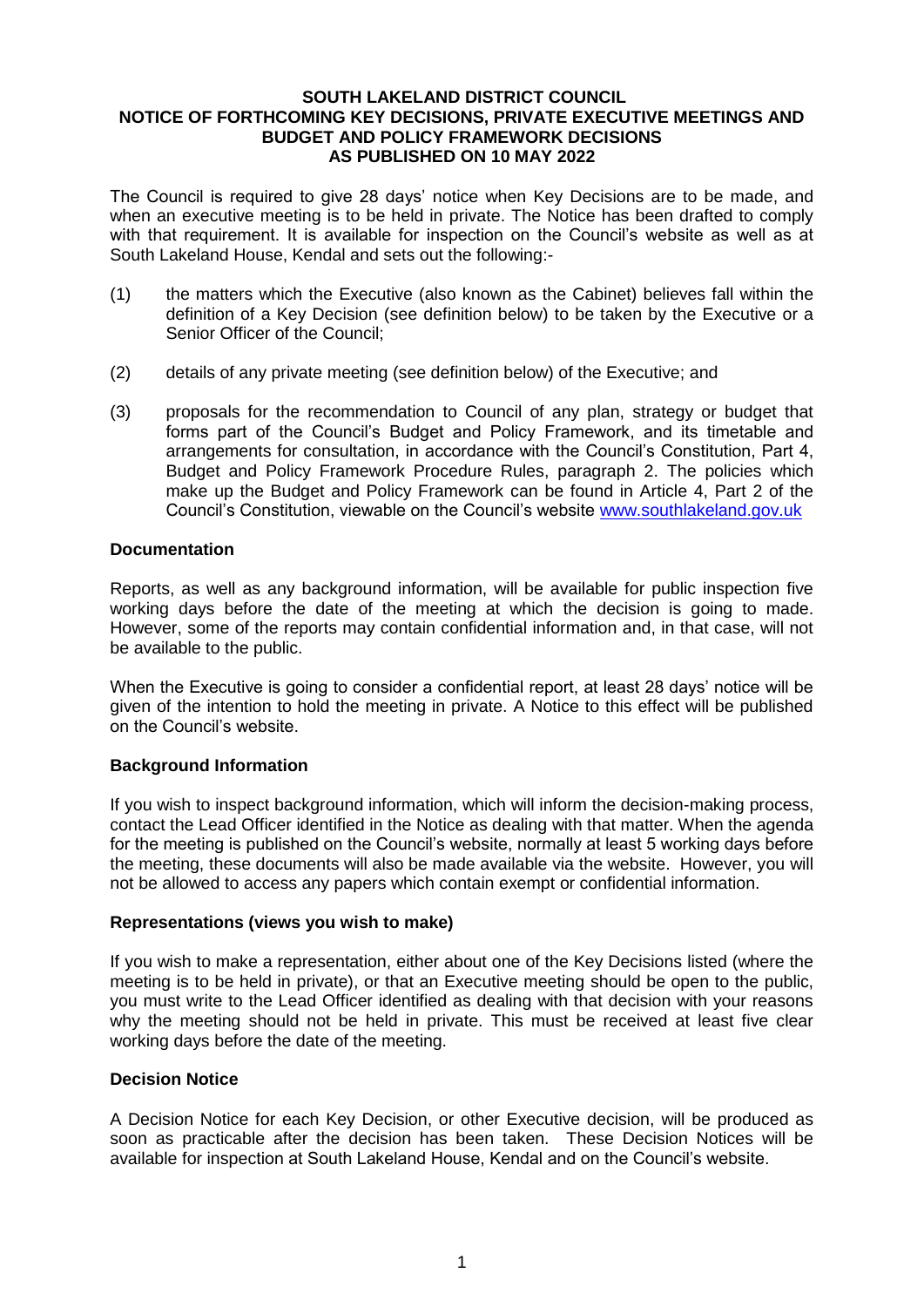### **Urgent Decisions**

The Law and the Council's Constitution provide for urgent decisions to be made provided certain criteria are met and relevant Notices published accordingly. None of the decisions detailed in this Notice are deemed to be Urgent Decisions - unless expressly stated.

### **Key Decision**

This definition was adopted by Council on Thursday, 17 December 2015 and is as follows :-

"An executive decision which, in relation to an executive function, has a significant effect on communities in two or more Wards of the Council and/or is likely to result in the Authority incurring expenditure or making savings above £100,000."

#### **Private Meetings**

In regard to this Notice, private meetings are meetings of the Executive, or part of a meeting, during which the public are excluded as a result of confidential or exempt information being discussed. A reason will be given why it is felt that there is a need for the public to be excluded. If you wish to make a representation regarding the intention to hold the meeting in private, you must follow the procedure shown above under "Representations".

#### **The District Council's Executive Members are:-**

Cllr Jonathan Brook – Leader and Promoting South Lakeland and Innovation Portfolio Holder

Cllr Andrew Jarvis – Deputy Leader and Finance and Assets Portfolio Holder

Cllr Robin Ashcroft – Economy, Culture and Leisure Portfolio Holder Cllr Helen Chaffey – Housing Portfolio Holder Cllr Philip Dixon – Customer and Locality Services Portfolio Holder Cllr Dyan Jones – Climate Action and Biodiversity Portfolio Holder Cllr Suzie Pye – Health, Wellbeing and Poverty Alleviation Portfolio Holder

### **The District Council's Chief and Statutory Officers:-**

Lawrence Conway – Chief Executive Simon Rowley – Director Customer and Commercial Services Simon McVey – Director of Strategy, Innovation and Resources Linda Fisher – Legal, Governance and Democracy Lead Specialist (Monitoring Officer) Helen Smith – Finance Lead Specialist (Section 151 Officer)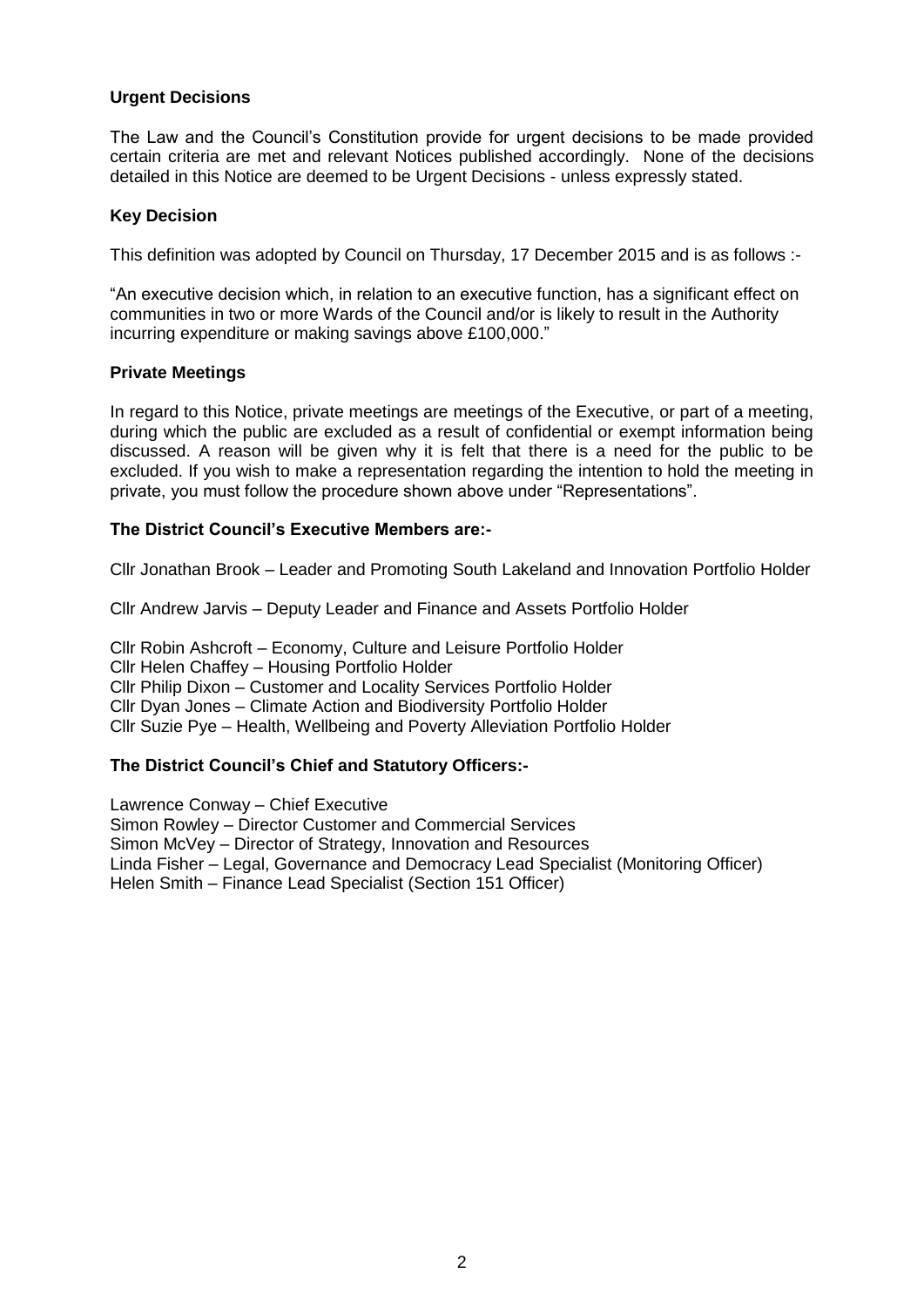## **Key Decision - Local Government Reorganisation**

To consider matters regarding the progress of Local Government Reorganisation, to include one or more reports which will consider for example:-

- Approach to significant contracts
- Matters regarding the close down of SLDC

## **Proposed Decision Maker (Decision Date): Cabinet (Not before 08 Nov 2021) & Council (Not before 08 Nov 2021)**

Also considered by/to be considered by:

Engagement will take place with Cabinet, Council and Members as appropriate as proposals develop.

*(If Key or Private, decision cannot be until after 31 August 2021)*

Date notice first published: 3 August 2021

**Open/Exempt:** Open

## **Relevant reports/background papers which are/will be available:** -

**Lead Officer:** Simon McVey, Director of Strategy, Innovation and Resources s.mcvey@southlakeland.gov.uk

**Chief/Statutory Officer:** Director of Strategy, Innovation and Resources

**Portfolio Holder:** Promoting South Lakeland and Innovation Portfolio Holder (Cllr Jonathan Brook)

## **Key Decision - Disposal of Council owned land in High Sparrowmire, Kendal**

Disposal of Council owned land to South Lakes Housing.

# **Proposed Decision Maker (Decision Date): Cabinet (Not before 08 Jan 2022)**

Also considered by/to be considered by: -

*(If Key or Private, decision cannot be until after 22 June 2020)*

Date notice first published: 25 May 2020

**Open/Exempt:** Part exempt

### **Reasons for Exemption:**

*Paragraph 3 - Information relating to the financial or business affairs of any particular person (including the authority holding that information)*

**Relevant reports/background papers which are/will be available:** -

**Lead Officer:** Paul Scullion, Asset and Commercial Services Manager paul.scullion@southlakeland.gov.uk

**Chief/Statutory Officer:** Director of Customer and Commercial Services

**Portfolio Holder:** Housing Portfolio Holder (Cllr Helen Chaffey), Finance and Assets Portfolio Holder (Cllr Andrew Jarvis)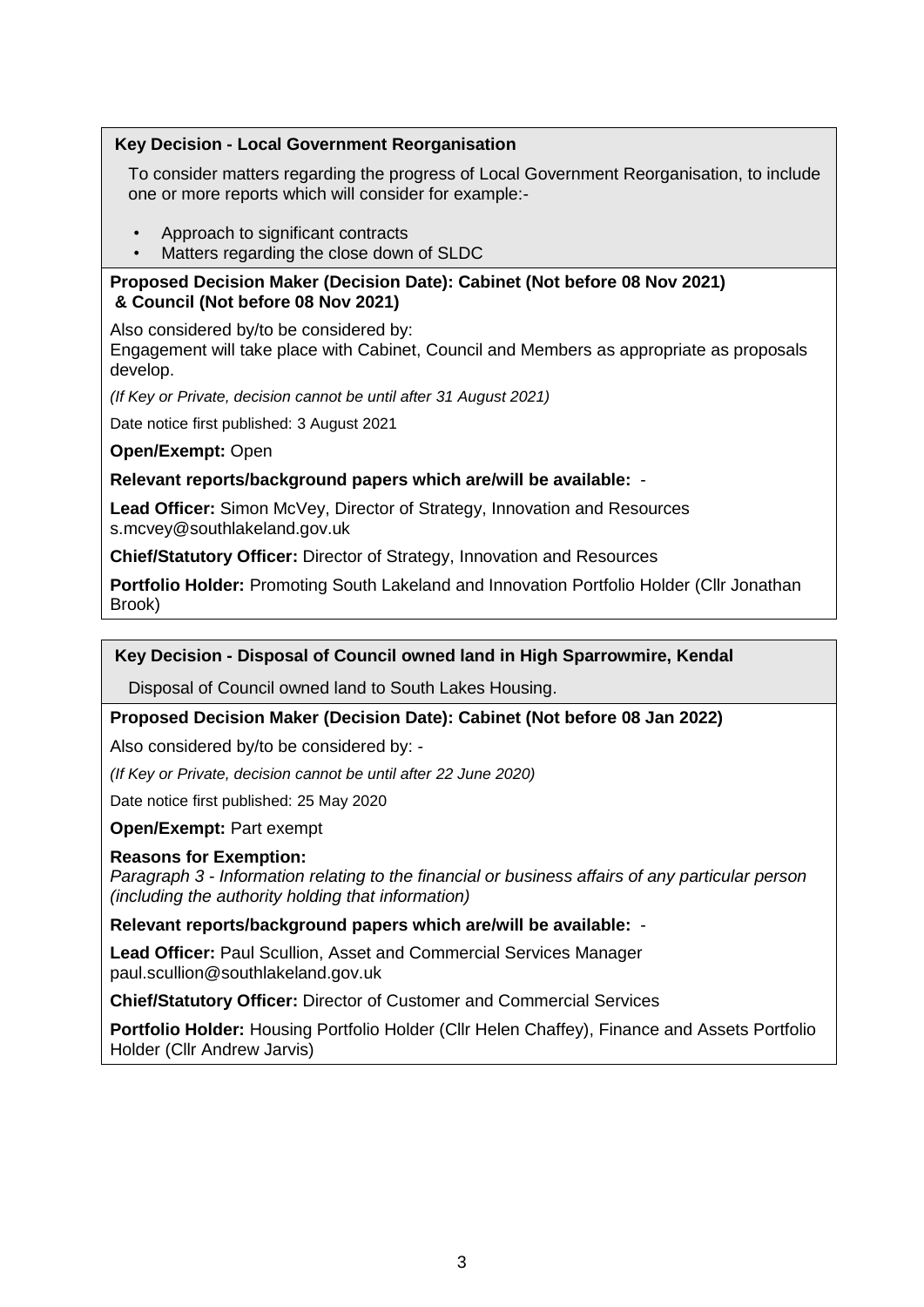## **Non-Key Budget and Policy Framework Decision - Review of SLDC Statement of Licensing Policy**

The Licensing Act 2003 provides that each Licensing Authority are to determine and publish a Statement of its Licensing Policy once every five years. The policy must be published before it carries out any licensing function under the Licensing Act 2003. The Statement of Licensing Policy details the strategic approach on how the licensing authority intends to operate and promote the licensing objectives in their area

## **Proposed Decision Maker (Decision Date): Council (Not before 22 Feb 2022)**

Also considered by/to be considered by: Licencing Committee 29/11/21 Licensing Committee 17/01/22 O & S Committee 04/02/22

*(If Key or Private, decision cannot be until after 18 January 2022)*

Date notice first published: 21 December 2021

**Open/Exempt:** Open

**Relevant reports/background papers which are/will be available:** -

**Lead Officer:** Gareth Candlin, Operational Lead - Place and Environment gareth.candlin@southlakeland.gov.uk, Sean Hall, Principal Specialist (Health & Environment) s.hall@southlakeland.gov.uk

**Chief/Statutory Officer:** Director of Customer and Commercial Services

**Portfolio Holder:** Economy, Culture and Leisure Portfolio Holder (Cllr Robin Ashcroft)

### **Key Decision - Council Tax Energy Rebate**

On 3 February 2022, the Chancellor announced that households in England, which are in council tax bands A-D, will receive a £150 rebate to support and protect from rising energy costs. The rebate to bills will be made directly by local authorities from April. This will not need to be repaid.

In addition, discretionary funding will also be provided to support vulnerable people and individuals on low incomes that do not pay Council Tax, or that pay Council Tax for properties in Bands E-H.

An Executive Decision is required to set up the grant scheme.

### **Proposed Decision Maker (Decision Date): Cabinet (Not before 09 Mar 2022)**

Also considered by/to be considered by: -

*(If Key or Private, decision cannot be until after 8 March 2022)*

Date notice first published: 8 February 2022

**Open/Exempt:** Open

**Relevant reports/background papers which are/will be available:** -

**Lead Officer:** Vicky McDonald, Operational Lead Case Management vicky.mcdonald@southlakeland.gov.uk

**Chief/Statutory Officer:** Section 151 Officer

**Portfolio Holder:** Finance and Resources Portfolio Holder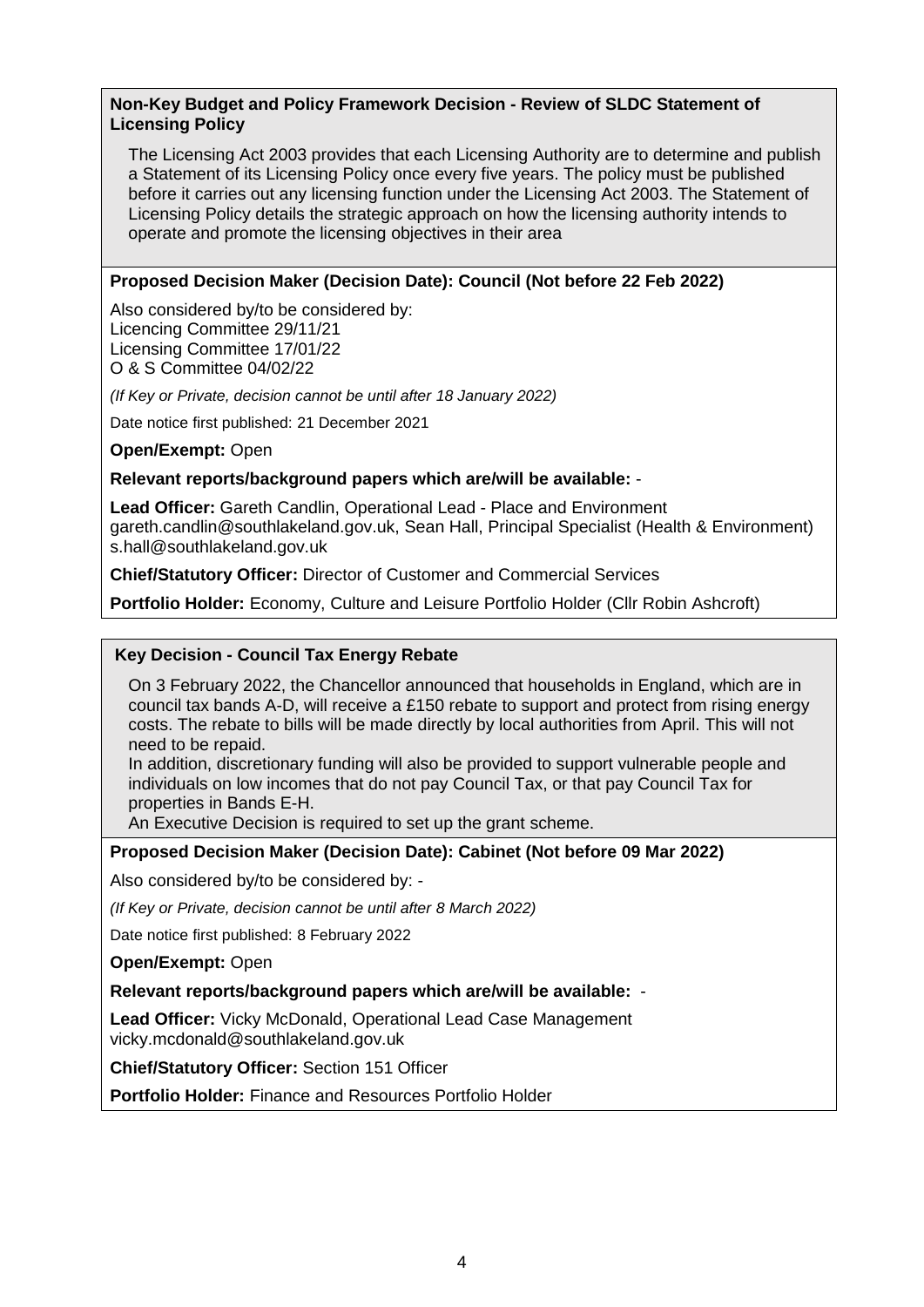## **Key Decision - Sustainable Warmth Cumbria**

A consortium of all district authorities lead by Carlisle encompassing LAD3 and HUG1. (installation of energy improvement measures for low income households both on grid and off grid - EPC DEFG). this is the next Green Homes grant phase following LAD2.

#### **Proposed Decision Maker (Decision Date): Cabinet (Not before 13 Apr 2022)**

Also considered by/to be considered by: Overview and Scrutiny Committee for comments before going to Cabinet for decision.

*(If Key or Private, decision cannot be until after 8 March 2022)*

Date notice first published: 8 February 2022

#### **Open/Exempt:** Open

**Relevant reports/background papers which are/will be available:** feeds into the housing strategy

**Lead Officer:** Amanda Pharaoh, Housing Strategy and Delivery Specialist amanda.pharaoh@southlakeland.gov.uk

**Chief/Statutory Officer:** Director of Customer and Commercial Services

**Portfolio Holder:** Housing Portfolio Holder (Cllr Helen Chaffey)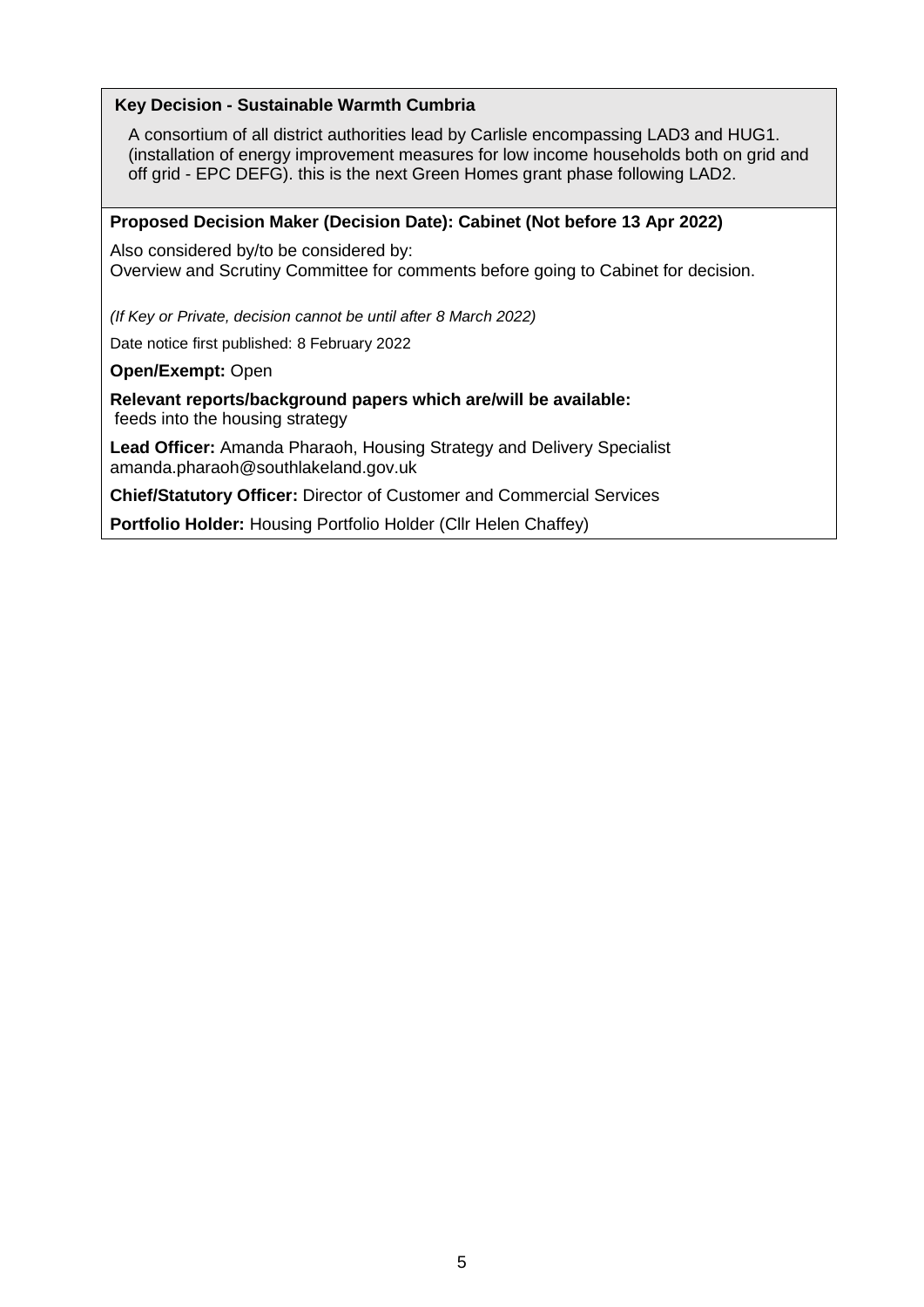## **Key Decision - Affordable Housing Grant for SLHA**

High Sparrowmire is a 100% affordable housing scheme being delivered by South Lakes Housing (SLH) that will provide 25 no. new build homes in Kendal. The development includes 10 no. social rent homes, 14 no. shared ownership homes and 1 no. self-build plot. Planning approval for the scheme was received in Summer 2020 (planning ref L/2018/0806), attached is the site plan and proposed drawings with further information.

One of SLH's core objectives is 'greening' and as part of this they want their new build developments to be as sustainable and as energy efficient as possible. This objective aligns with the current changes in Building Regulations of no gas boilers by 2025 / The Future Homes Standard and net zero by 2050. As such, they are looking to maximise the sustainability credentials of this scheme by:

- Building highly insulated, airtight homes
- Removing gas boilers and replacing them with air source heat pumps
- Providing solar panels and battery stores
- Delivering the homes to this higher sustainability standard is adding approximately £200,000 to

The projects build costs, and it's for this purpose that they are seeking SLDC grant funding. The funding will be put directly towards offsetting the additional costs that would be incurred through raising the sustainability standards of the project.

### **Proposed Decision Maker (Decision Date): Cabinet (Not before 13 Apr 2022)**

Also considered by/to be considered by: None

*(If Key or Private, decision cannot be until after 12 April 2022)*

Date notice first published: 15 March 2022

**Open/Exempt:** Open

**Relevant reports/background papers which are/will be available:** Affordable Housing Grant Criteria

**Lead Officer:** Bruce Johnson, Community Led Housing Officer Bruce.Johnson@southlakeland.gov.uk

**Chief/Statutory Officer:** Director of Customer and Commercial Services

**Portfolio Holder:** Housing Portfolio Holder (Cllr Helen Chaffey)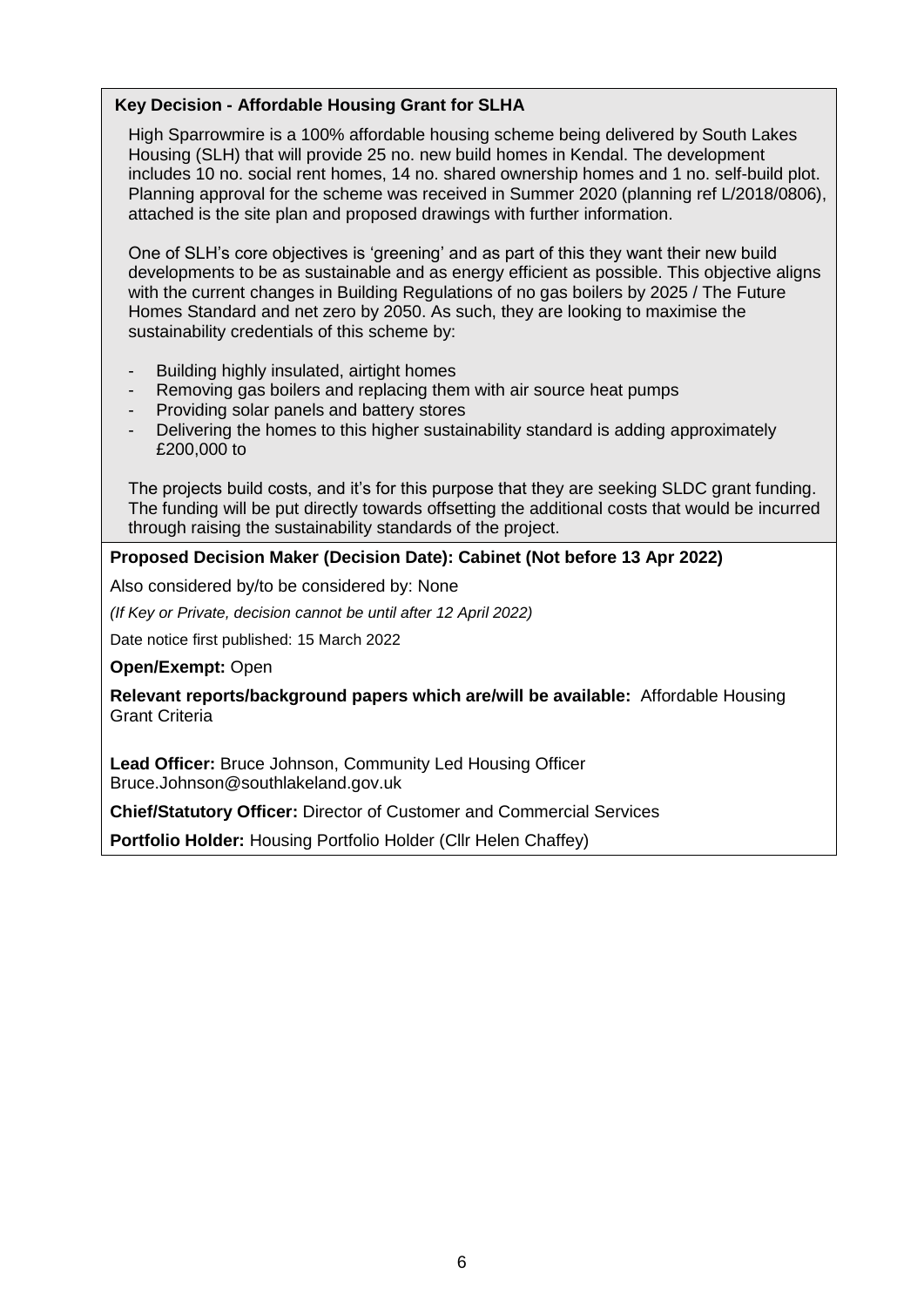# **Key Decision - DFG Policy**

Update to the DFG Policy following a review.

#### **Proposed Decision Maker (Decision Date): Cabinet (Not before 08 Jun 2022)**

Also considered by/to be considered by: Overview and Scrutiny Committee

*(If Key or Private, decision cannot be until after 8 February 2022)*

Date notice first published: 11 January 2022

#### **Open/Exempt:** Open

**Relevant reports/background papers which are/will be available:** Housing Strategy 2016 to 2025

**Lead Officer:** Amanda Pharaoh, Housing Strategy and Delivery Specialist amanda.pharaoh@southlakeland.gov.uk

**Chief/Statutory Officer:** Director of Customer and Commercial Services

**Portfolio Holder:** Housing Portfolio Holder (Cllr Helen Chaffey)

### **Key Decision - S106 Design Work - Stramongate, Kendal**

To receive approval for the expenditure of S106 funding received on streetscape improvements at Stramongate, Kendal. South Lakeland District Council's S106 funding received from SL/2013/1120 is to be spent by November 2022 and must be used by the Council to fund improvements in the Northern Approach from the Railway Station at Longpool/ Longpool Junction to Kendal Town Centre.

### **Proposed Decision Maker (Decision Date): Cabinet (08 Jun 2022)**

Also considered by/to be considered by: -

*(If Key or Private, decision cannot be until after 12 April 2022)*

Date notice first published: 15 March 2022

**Open/Exempt:** Open

**Relevant reports/background papers which are/will be available:** -

**Lead Officer:** Laura Chapman, Corporate Support Officer laura.chapman@southlakeland.gov.uk

**Chief/Statutory Officer:** Director of Customer and Commercial Services

**Portfolio Holder:** Economy, Culture and Leisure Portfolio Holder (Cllr Robin Ashcroft)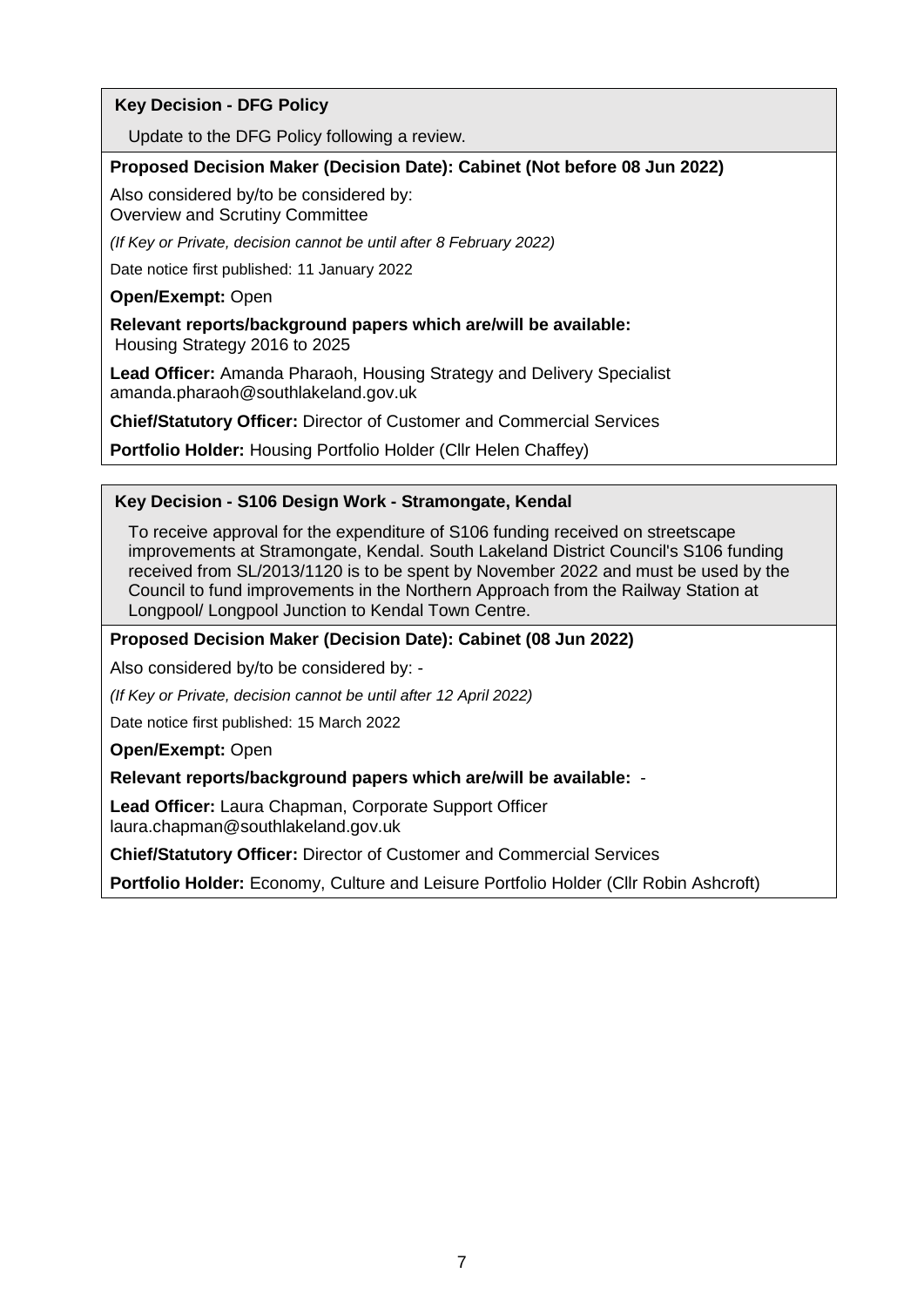### **Key Decision - Kendal Flood Alleviation Scheme - Glass Panel Additional Funding Contribution**

Planning for Kendal town centre only was approved in June 2019, which included approval to install aluminium framed glass flood defence panels in three locations within Kendal; 35m at Gooseholme near Stramongate weir, 130m at Waterside next to Miller Bridge and 92m along Aynam Road.

In response to the scheme Kendal Town Council formed a Flood Relief Scheme Working Sub-Group including the Environment Agency and South Lakeland District Council to report on the scheme and identify opportunities to improve the visual design of the glass panels in these public realm areas of the town.

South Lakeland District Council, Kendal Town Council and the Environment Agency will collaborate in order to progress the design, planning and installation of the new improved glass panels' which forms part of the new planning application for Aynam Road and Waterside.

The overall objective is to retain and improve the open aspects of the riverside views along Aynam Road by increasing the total length of glass panels from 92m to 411m (137No x 3m panels) along Aynam Road and at the same time change the glass panel specification from aluminium powder coated glass panels to an upgraded stainless steel specification glass panels in all three locations. The design principle along Aynam Road being to replace the approved flood wall above 1.2m in height with 800mm high glass panels located on a lower flood wall of varying heights, which would improve the open views along the riverside. In order to maintain a consistent specification across the scheme.

South Lakeland District Council has previously agreed to fund a fixed contribution of £325,000 plus an additional £150,000 fixed contribution on behalf of Kendal Town Council. However following the cost increase of materials South Lakeland District Council is seeking approval for an additional £125,000 contribution towards the installation of the Glass Panels from the Business Rates Pool.

### **Proposed Decision Maker (Decision Date): Cabinet (08 Jun 2022)**

Also considered by/to be considered by: Cabinet on 8 June 2022

*(If Key or Private, decision cannot be until after 17 May 2022)*

Date notice first published: 19 April 2022

**Open/Exempt:** Open

**Relevant reports/background papers which are/will be available:** -

**Lead Officer:** Laura Chapman, Corporate Support Officer laura.chapman@southlakeland.gov.uk

**Chief/Statutory Officer:** Director of Customer and Commercial Services

**Portfolio Holder:** Leader of the Council (Cllr Jonathan Brook)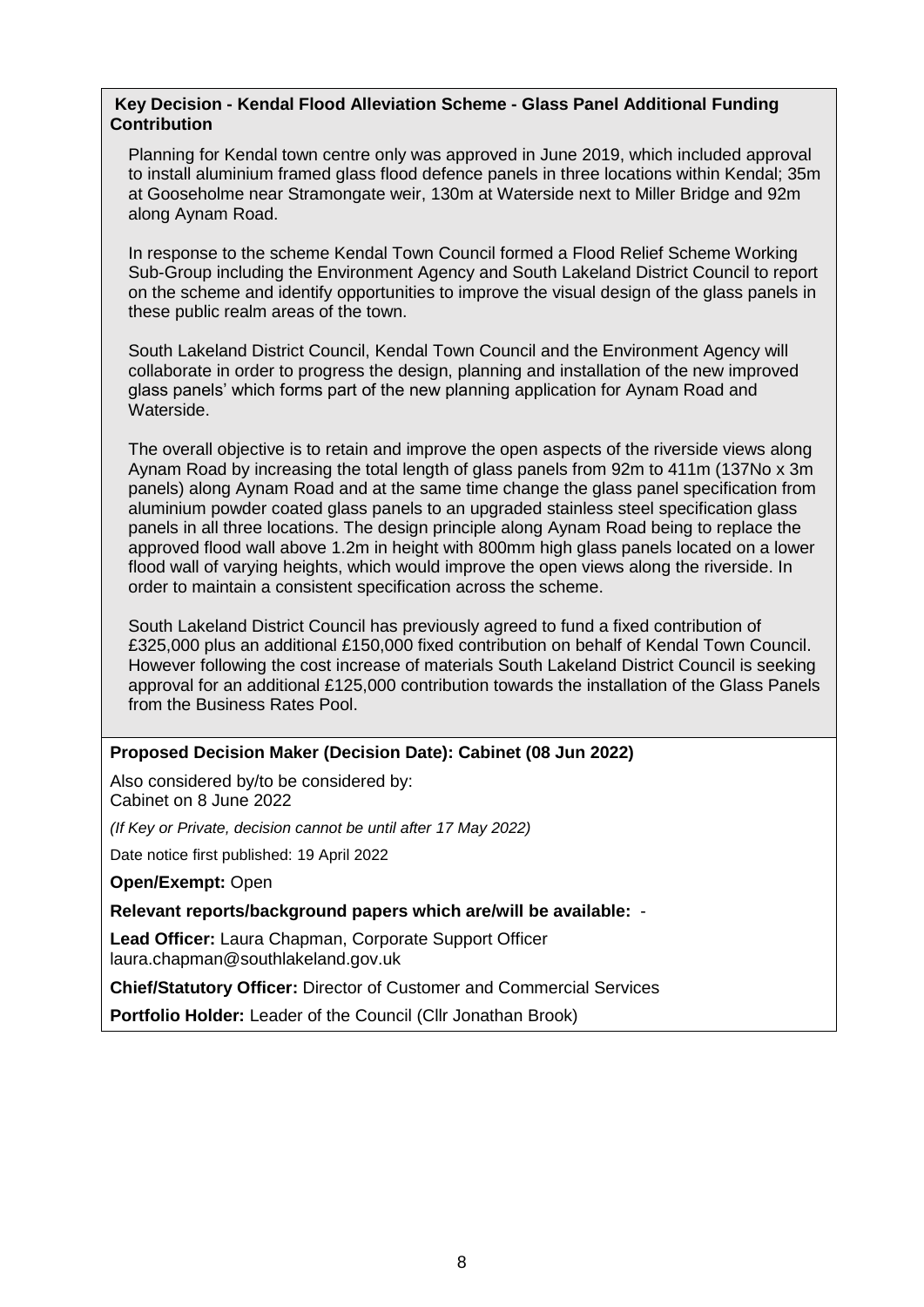# **Key Decision - Kendal Local Cycling and Walking Infrastructure Plan (LCWIP) \*NEW\***

A report requesting endorsement of Cumbria County Council's Local Cycling and Walking Infrastructure Plan (LCWIP) for Kendal

### **Proposed Decision Maker (Decision Date): Cabinet (08 Jun 2022)**

Also considered by/to be considered by: No

*(If Key or Private, decision cannot be until after 7 June 2022)*

Date notice first published: 10 May 2022

**Open/Exempt:** Open

### **Relevant reports/background papers which are/will be available:**

Kendal Local Cycling and Walking Infrastructure Plan (LCWIP) 2022 - 2037

**Lead Officer:** Alastair McNeill, Senior Specialist (Strategy Group) a.mcneill@southlakeland.gov.uk

**Chief/Statutory Officer:** Director of Strategy, Innovation and Resources

**Portfolio Holder:** Housing Portfolio Holder (Cllr Helen Chaffey)

## **Key Decision - Award of contract for Revenues and Benefits Software**

The current contract for the Revenues and Benefits Software (following extension to the call off period) ends in 2024. It will therefore be necessary to undertake a full procurement exercise for the provision of software beyond 2024, which will be a lengthy and complex process. The current arrangements incorporate a joint contract with Eden DC. The intention is for a joint procurement to take place, and in light of LGR, it is possible that this will also include Barrow as the contract start date will be beyond vesting day. Please note, Cabinet meeting date of 12/07/2022 may be amended to later within 2022 - 2023.

**Proposed Decision Maker (Decision Date): Cabinet (Not before 12 Jul 2022)**

*(If Key or Private, decision cannot be until after 8 March 2022)*

Date notice first published: 8 February 2022

**Open/Exempt:** Open

**Relevant reports/background papers which are/will be available:** Tender submission

**Lead Officer:** Vicky McDonald, Operational Lead Case Management vicky.mcdonald@southlakeland.gov.uk

**Chief/Statutory Officer:** Director of Customer and Commercial Services

**Portfolio Holder:** Customer and Locality Services Portfolio Holder (Cllr Philip Dixon)